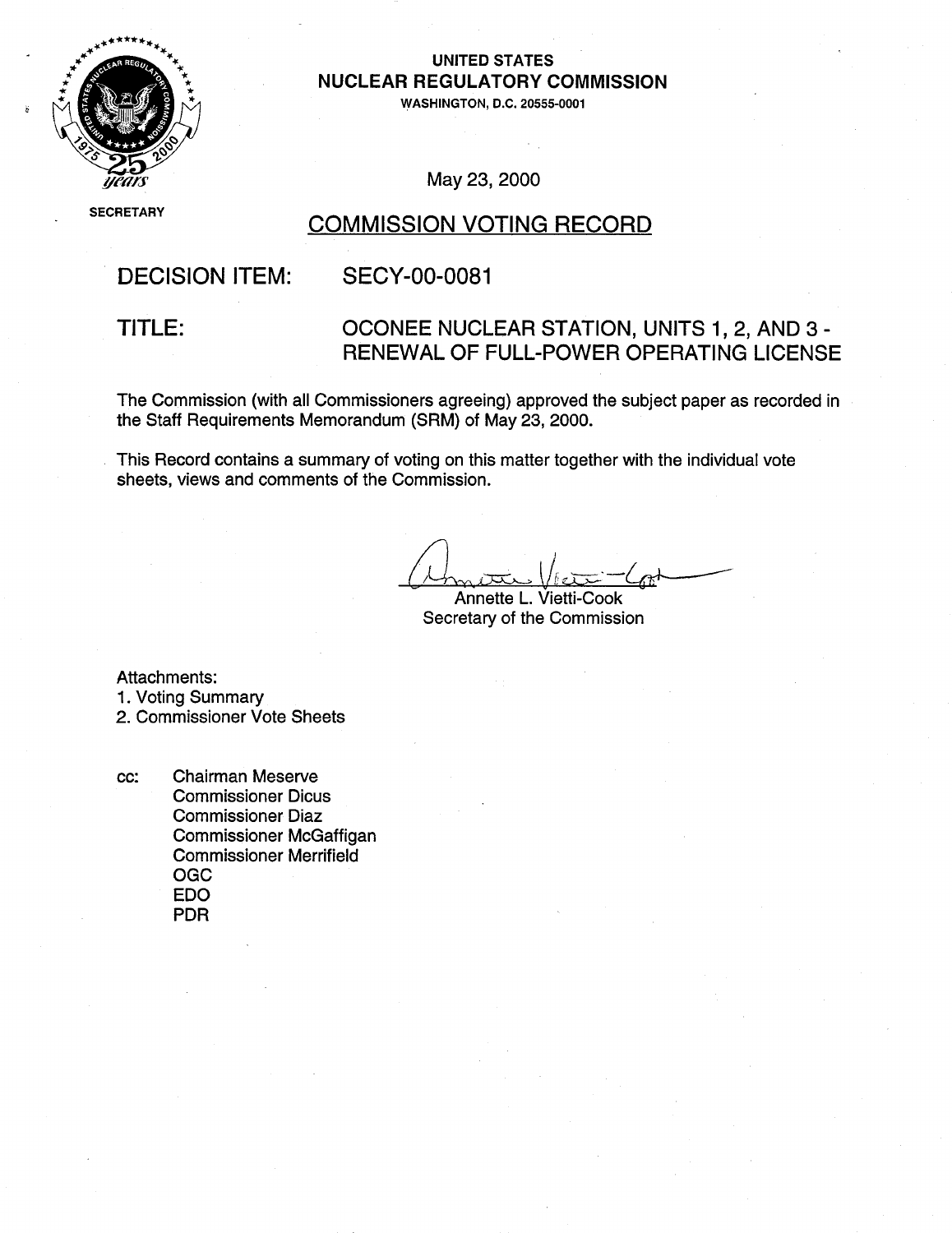### VOTING SUMMARY - SECY-00-0081

### RECORDED VOTES

|                         | NOT          |                                          |   |             |
|-------------------------|--------------|------------------------------------------|---|-------------|
|                         |              | APRVD DISAPRVD ABSTAIN PARTICIP COMMENTS |   | <b>DATE</b> |
| <b>CHRM. MESERVE</b>    | X            |                                          | X | 5/16/00     |
| <b>COMR. DICUS</b>      | X            |                                          | X | 5/7/00      |
| COMR. DIAZ              | X            |                                          | X | 5/10/00     |
| <b>COMR. McGAFFIGAN</b> | $\mathsf{X}$ |                                          | X | 5/4/00      |
| <b>COMR. MERRIFIELD</b> | X            |                                          | Х | 5/3/00      |

### COMMENT RESOLUTION

In their vote sheets, all Commissioners approved the staff's recommendation and provided some additional comments. Subsequently, the comments of the Commission were incorporated into the guidance to staff as reflected in the SRM issued on May 23, 2000.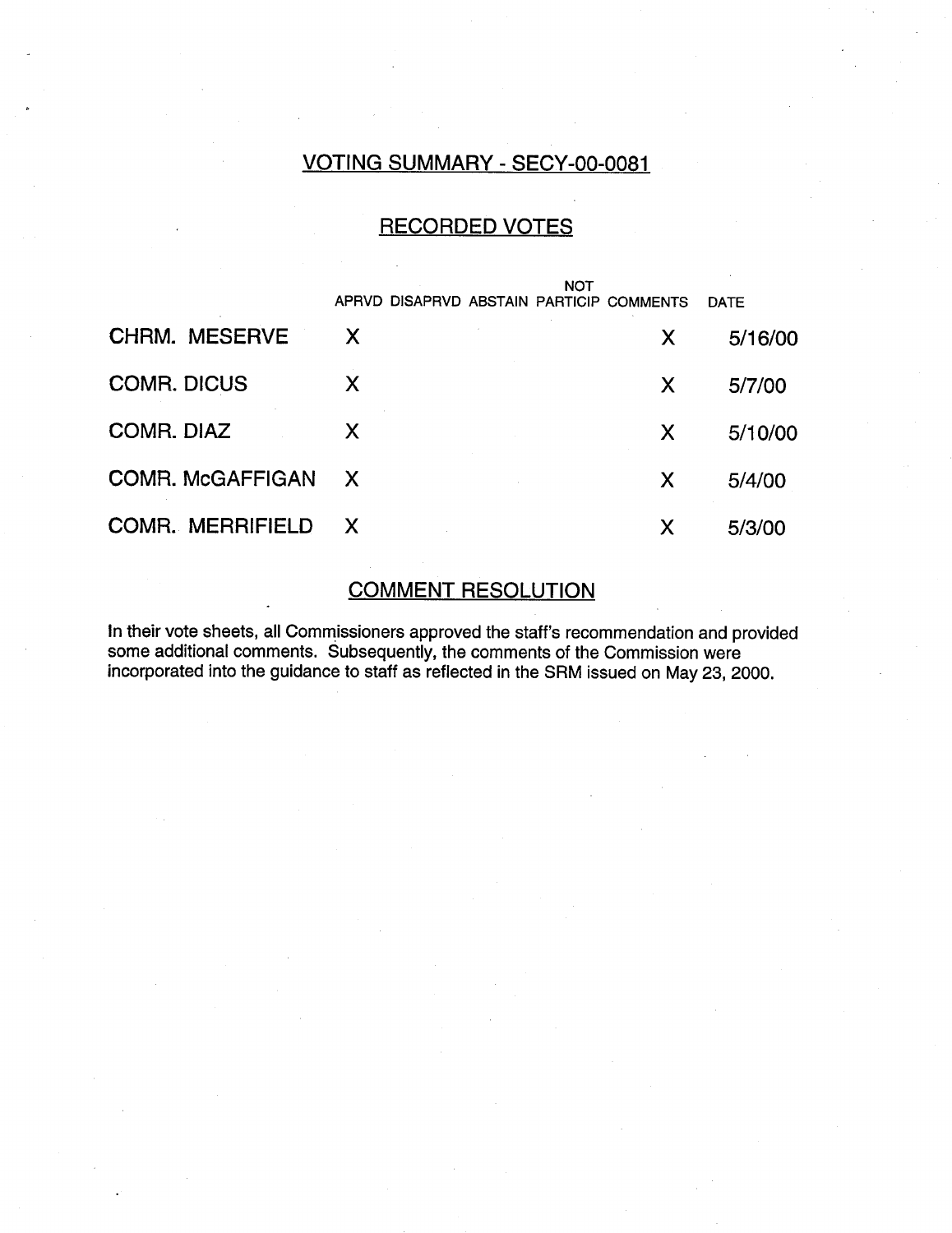### RESPONSE SHEET

| TO:                      | <b>Annette Vietti-Cook</b><br><b>Secretary of the Commission</b>                                      |
|--------------------------|-------------------------------------------------------------------------------------------------------|
| <b>FROM:</b>             | <b>CHAIRMAN MESERVE</b>                                                                               |
| <b>SUBJECT:</b>          | SECY-00-0081 - OCONEE NUCLEAR STATION, UNITS 1, 2,<br>AND 3 - RENEWAL OF FULL-POWER OPERATING LICENSE |
| Approved X               | Disapproved____________ Abstain                                                                       |
| <b>Not Participating</b> | <b>Request Discussion</b>                                                                             |

### COMMENTS:

- 1. **1** approve the staff's recommendation to authorize the Director of the Office of Nuclear Reactor Regulation to renew the licenses for Oconee Nuclear Station, Units 1, 2 and 3, upon making the appropriate findings on safety and environmental matters. I join my fellow Commissioners in commending the staff for the continued high quality of the license renewal reviews.
- 2. **1** acknowledge that the staff will make any necessary conforming changes to the renewed licenses as a result of pending-licensing actions.

TURE"

 $H_{21}$   $H_{1}$  2000 **DATE** 

Entered on "STARS" Yes  $\sqrt{N}$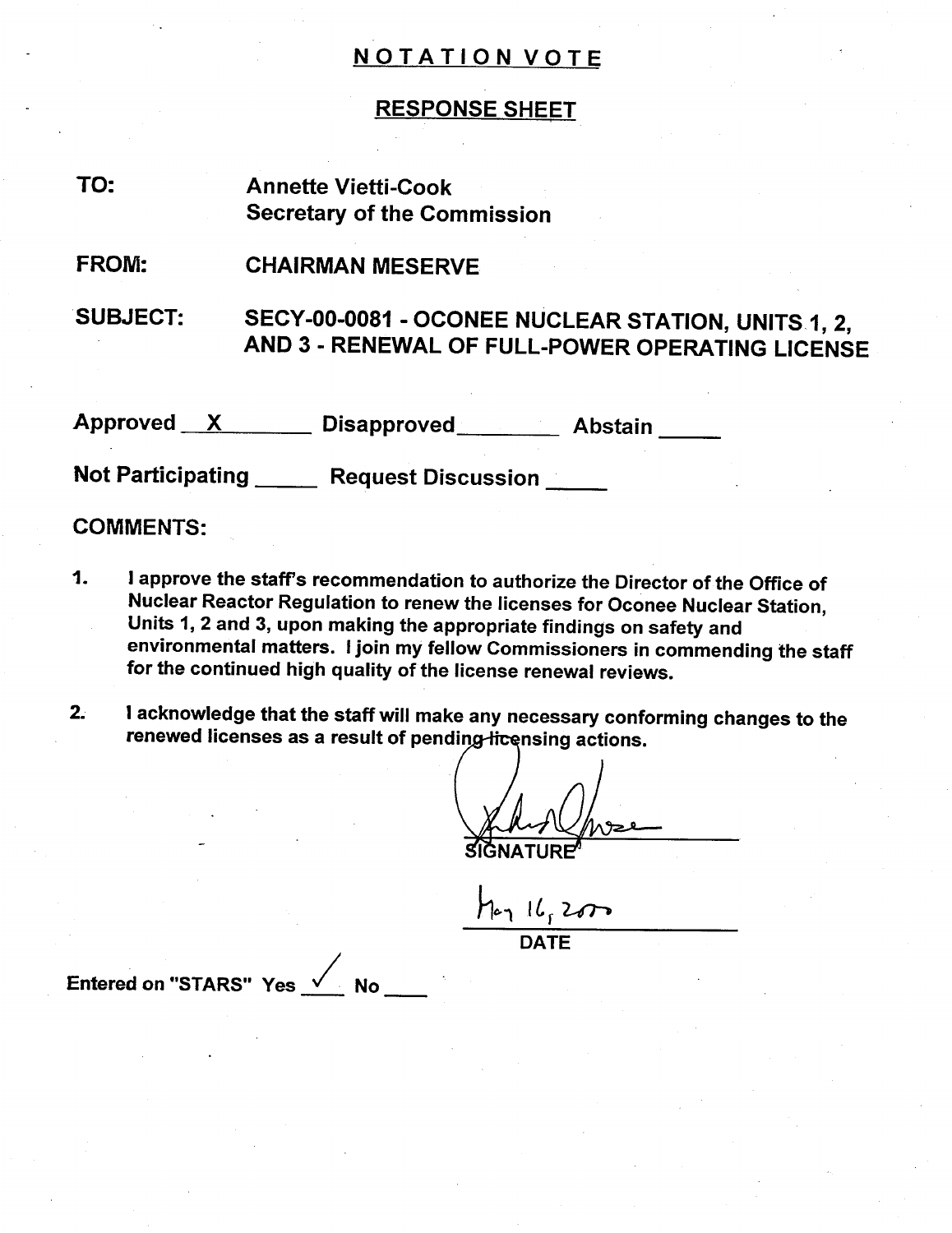### RESPONSE SHEET

### Annette Vietti-Coek Secretary of the Commission TO:

#### COMMISSIONER DICUS FROM:

SUBJECT: SECY-00-0081 - OCONEE NUCLEAR STATION, UNITS 1, 2, AND 3 -RENEWAL OF FULL-POWER OPERATING LICENSE

Approved X, with comments Disapproved Abstain

Not Participating Request Discussion

COMMENTS:

**I** commend the staff for a timely, thorough, and safety-focused review of the renewal application for Oconee Nuclear Station. You have shown the ability to handle challenging technical issues while implementing an effective and efficient process at the same time.

SIGNATURE

*7,oc*

Entered on "Stars" Yes  $X$  No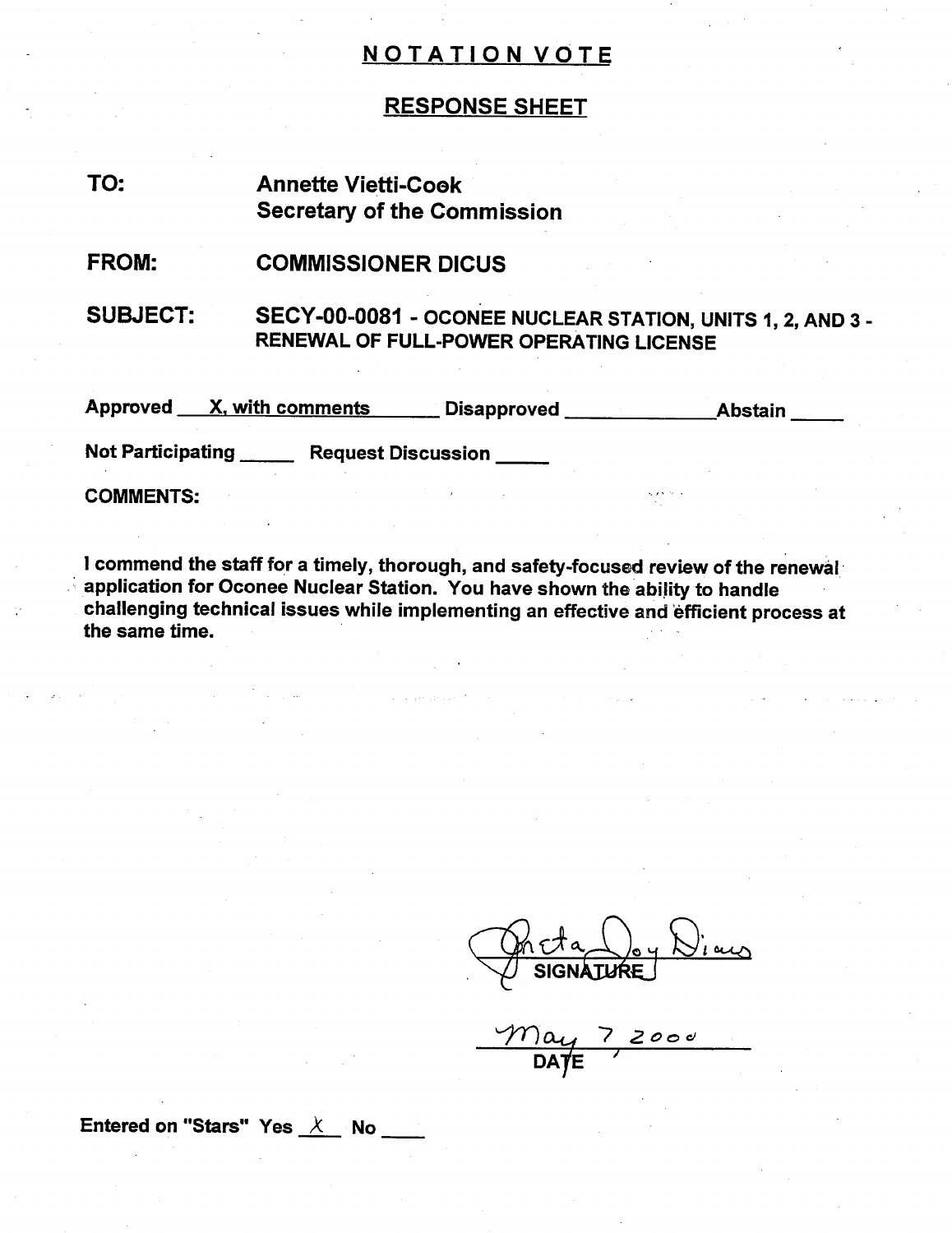# RESPONSE SHEET

| TO:                                 | Annette Vietti-Cook, Secretary                                                                        |  |
|-------------------------------------|-------------------------------------------------------------------------------------------------------|--|
| FROM:                               | <b>COMMISSIONER DIAZ</b>                                                                              |  |
| <b>SUBJECT:</b>                     | SECY-00-0081 - OCONEE NUCLEAR STATION, UNITS 1, 2,<br>AND 3 - RENEWAL OF FULL-POWER OPERATING LICENSE |  |
| Approved<br>XX<br>Not Participating | $w$ /comment<br><b>Abstain</b><br><b>A</b> Disapproved                                                |  |

### COMMENTS:

*f*

**I** approve the staff's recommendation that the Commission authorize the Director of NRR to renew the operating licenses for the Oconee Nuclear station, Units 1, 2, and 3, upon making the appropriate findings on safety and environmental matters. I also acknowledge that the staff will make any necessary conforming changes to the renewed licenses as a result of any pending licensing actions while the Commission' considers the staff's recommendations. The staff is to be commended for its exacting and timely review of the Oconee license renewal application. The results of the review also reflect well on the ability of Duke Energy Corporation, and its workforce, to meet the requirements for safe extension of the life of these units.

**A? SIGNATURE** 

:1

 $5,10.00$ **DATE** 

# Entered on "STARS" Yes \_X\_\_ No

- REC'D 3Y NJD -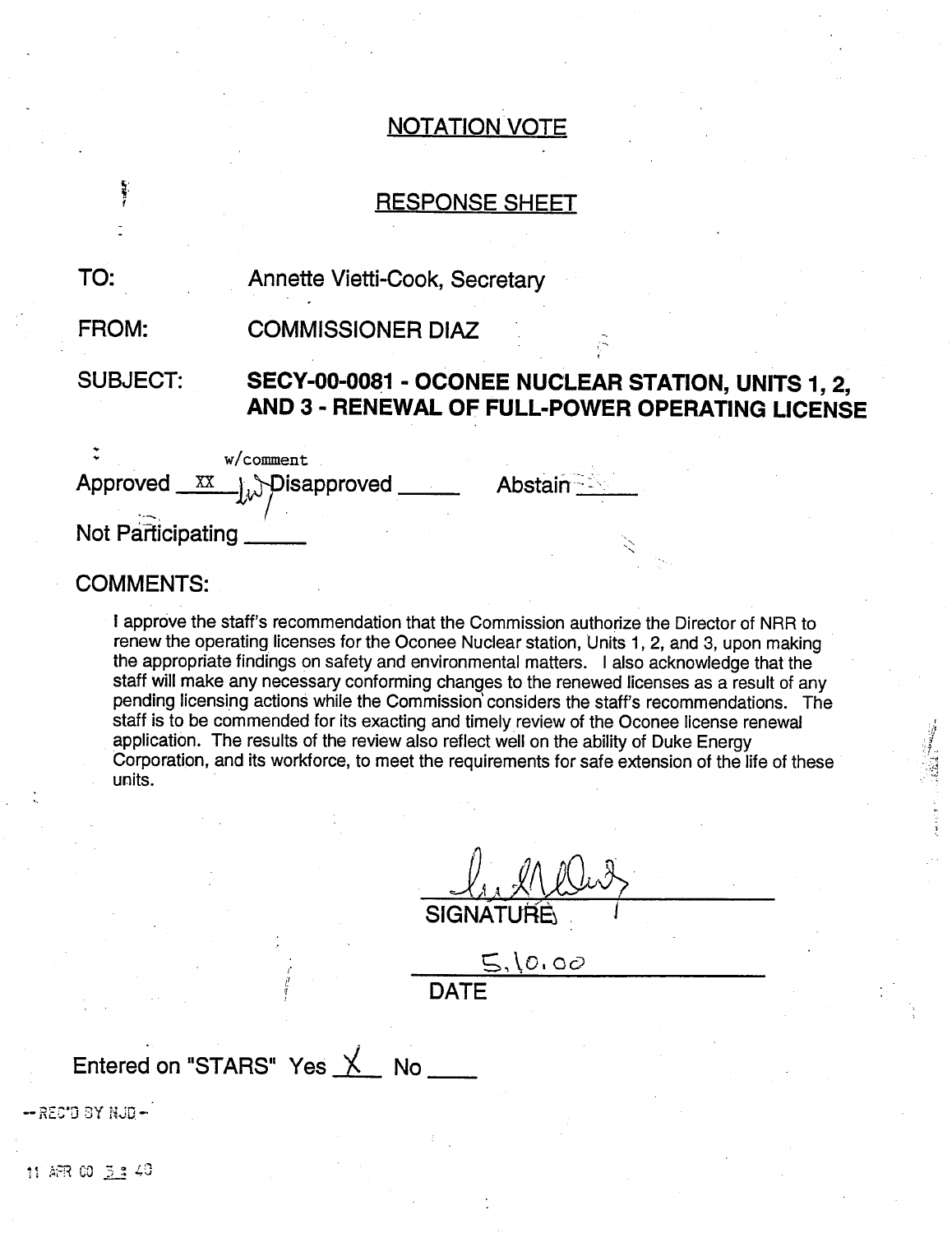$\mathcal{L}_{\rm{max}}$  , and  $\mathcal{L}_{\rm{max}}$ 

## RESPONSE SHEET

TO: Annette Vietti-Cook, Secretary

FROM: COMMISSIONER MCGAFFIGAN

SUBJECT: **SECY-00-0081** - **OCONEE NUCLEAR STATION, UNITS 1, 2, AND 3 -** RENEWAL OF FULL-POWER OPERATING **LICENSE**

Approved <u>Come</u> Disapproved Abstair Not Participating \_\_\_\_\_\_

COMMENTS:

*j A* 4,4,SIGNA **URE**  $\mathbf{r}$ つひり **DATE** 

Entered on "STARS" Yes K No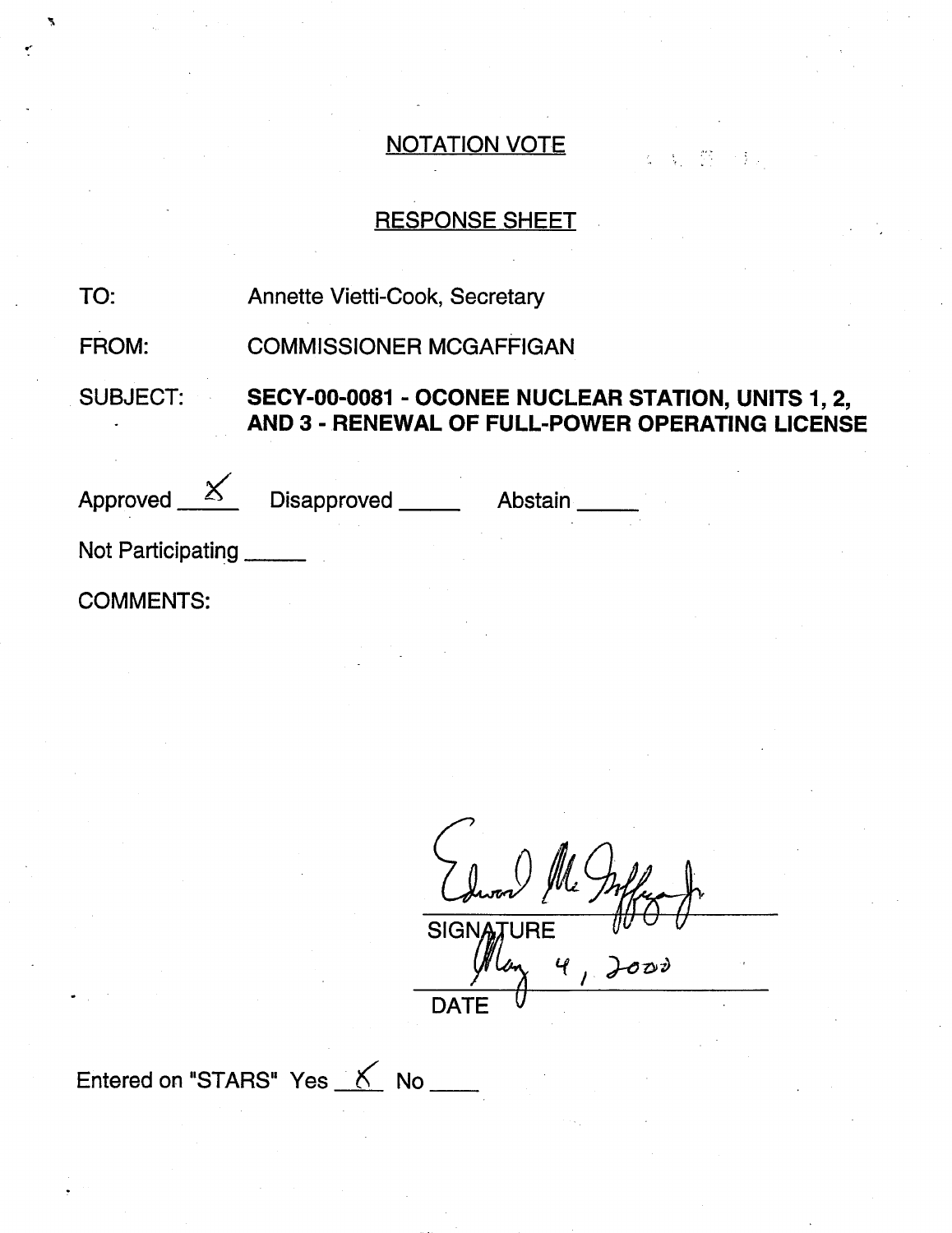### Commissioner McGaffiqan's Vote on SECY-00-0081

I commend the staff and the ACRS for conducting a timely, thorough, and professional review of the Oconee license renewal application. As was the case in the staff's review of Calvert Cliffs license renewal application, I note that there were numerous opportunities for substantial public involvement in the process.

On the basis of my review of the staff's safety evaluation report (SER) and environmental impact statement (EIS), as well as the May 2 Commission briefing on the Oconee license renewal review, I hereby:

Approve authorizing the Director of NRR to renew the operating licenses for the Oconee Nuclear Station, Units 1, 2, and 3, upon making the appropriate findings on safety and environmental matters.

Note that the staff will make any necessary conforming changes to the renewed licenses as a result of any pending licensing actions while the Commission is considering the staffs recommendations.

**EMI**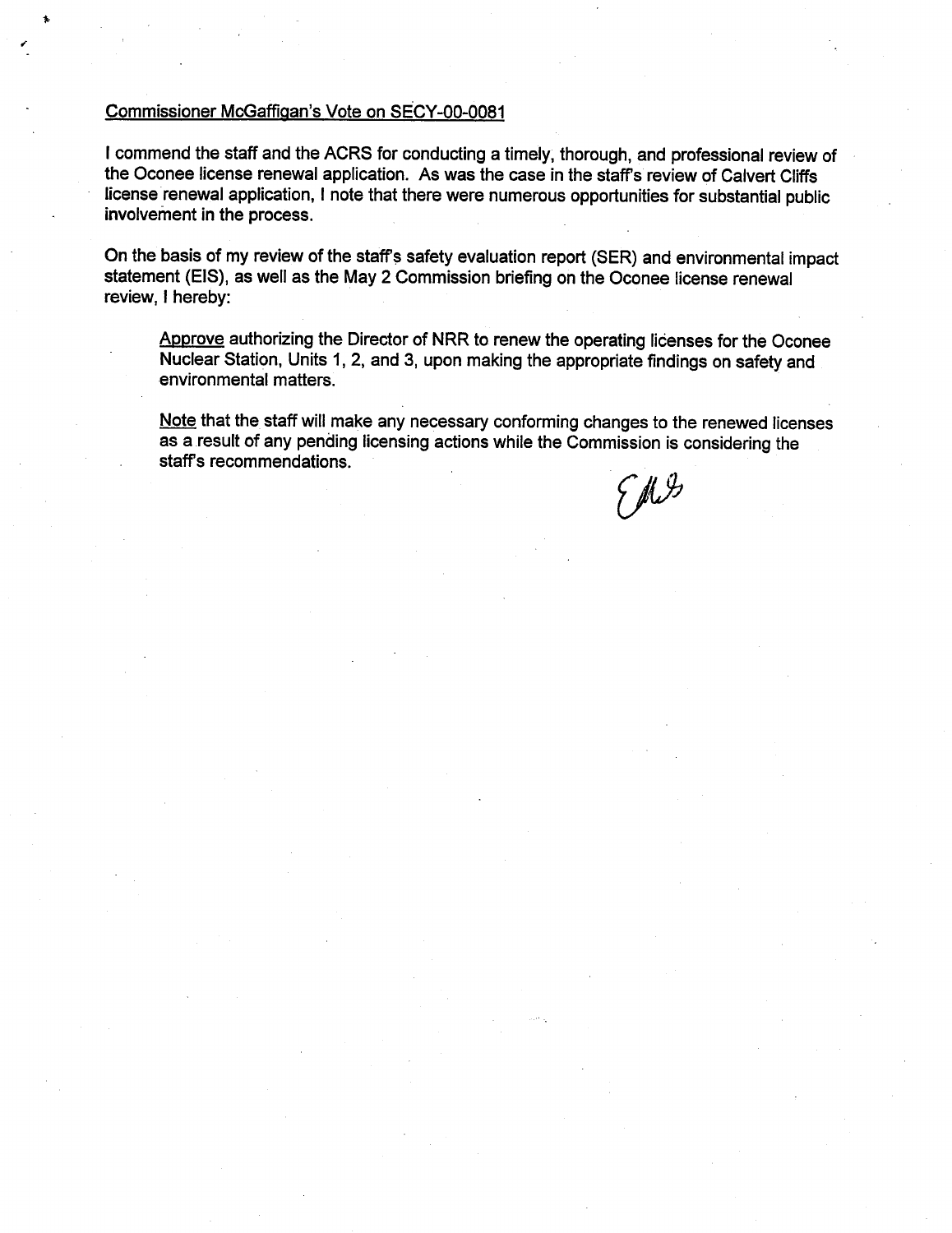# RESPONSE SHEET

| TO:               | <b>Annette Vietti-Cook, Secretary</b>                                                                 |
|-------------------|-------------------------------------------------------------------------------------------------------|
| FROM:             | <b>COMMISSIONER MERRIFIELD</b>                                                                        |
| <b>SUBJECT:</b>   | SECY-00-0081 - OCONEE NUCLEAR STATION, UNITS 1, 2,<br>AND 3 - RENEWAL OF FULL-POWER OPERATING LICENSE |
|                   | Approved <u>V</u> Disapproved Abstain                                                                 |
| Not Participating |                                                                                                       |
| <b>COMMENTS:</b>  | See attached                                                                                          |

| <b>SIG</b>  |    |
|-------------|----|
|             | OО |
| <b>DATE</b> |    |

Entered on "STARS" Yes / No \_\_\_

4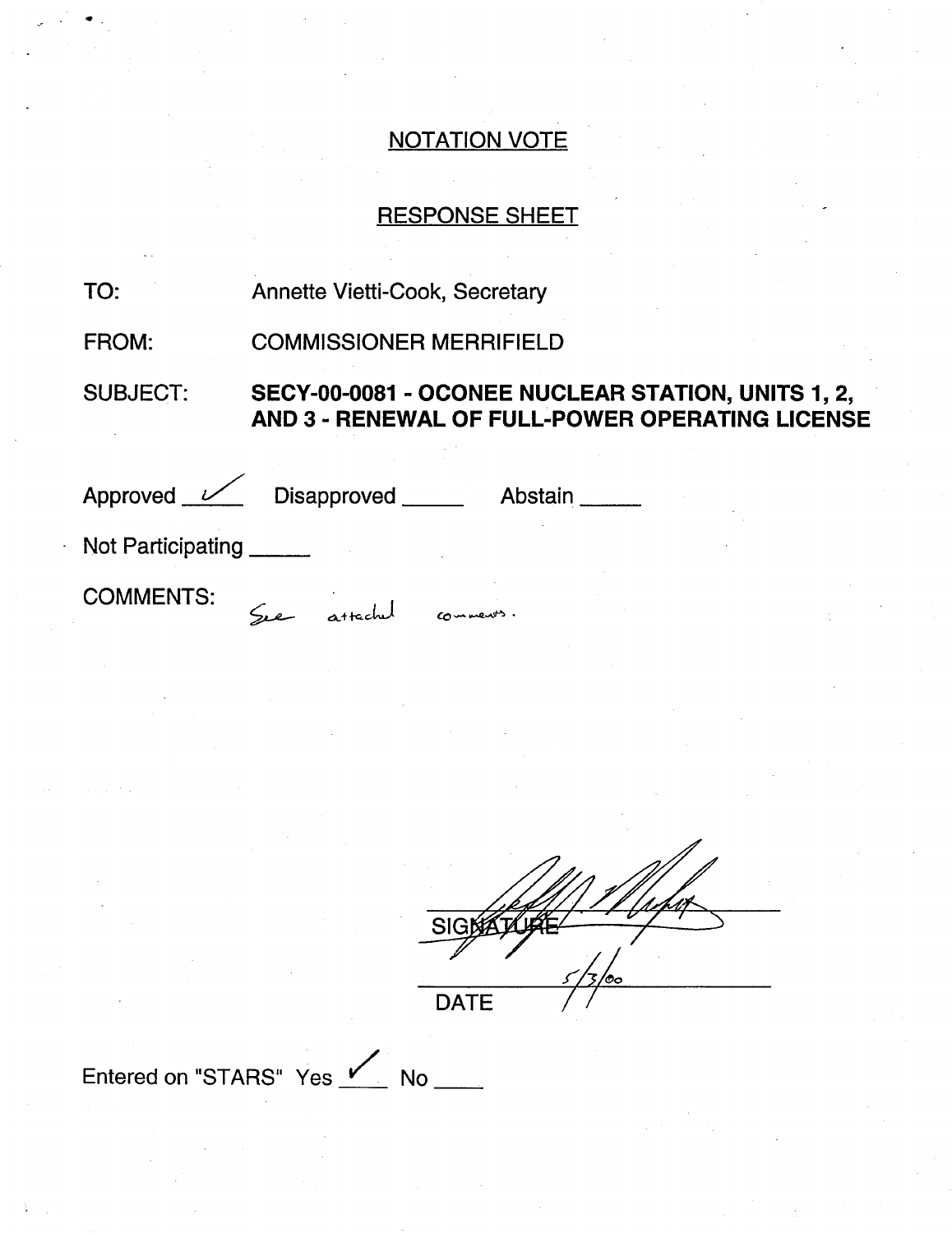### Commissioner Merrifield's Comments on **SECY-O0-0081**

I commend the staff for the outstanding job they did in their review of the Oconee license renewal application. The staff should be proud of the way in which they managed the process, involved stakeholders, and conducted a thorough, timely, and disciplined review.

After reviewing the staff's safety evaluation report and environmental impact statement, and participating in the staff's briefing of the Commission on May 2, 2000, I approve the staff's recommendations in SECY-00-0081. More specifically:

- I approve authorizing the Director of NRR to renew the operating licenses for the Oconee Nuclear Station, Units 1, 2, and 3 upon making the appropriate findings on safety and environmental matters.
- I acknowledge that the staff will make any necessary conforming changes to the renewed licenses as a result of any pending licensing actions while the Commission is considering the staff's recommendations.

As discussed during the May 2, 2000 Commission meeting, the staff should promptly share with our licensees and other stakeholders the lessons learned from the Oconee review, particularly those associated with such issues as the scope of transmission line impacts, the combined generation alternative, and the effective presentation of information in license renewal applications. A clear understanding of these lessons is not only important to future renewal applicants, but should also serve to improve the efficiency of the NRC's review process.

As I stated in my comments associated with SECY-99-148 and SECY-00-0010, it is imperative that the staff have the resources necessary to not only review the renewal applications that are in-house, but to also develop the regulatory infrastructure (SRP, GALL, inspection procedures...) necessary for the effective and even more timely review of future applications. The staff should promptly notify the Commission should it find that resources are insufficient to effectively carry out its license renewal responsibilities. Also, during the upcoming budget cycle, the staff should clearly present to the Commission its planning assumptions associated with license renewal, as well as the resources specifically allocated to the development of the regulatory infrastructure.